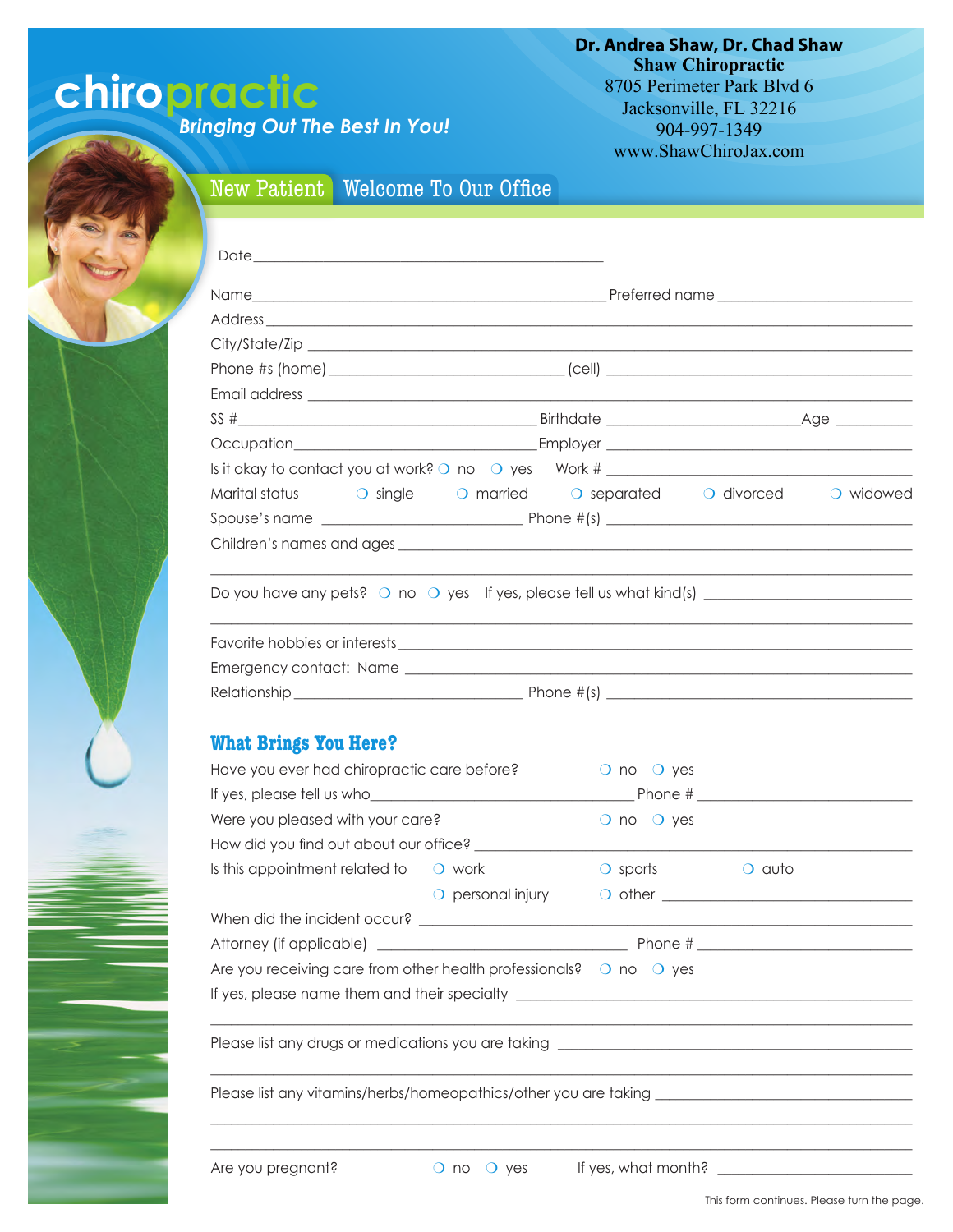| $\overline{\phantom{a}}$ |  |
|--------------------------|--|
|                          |  |
|                          |  |
|                          |  |
|                          |  |
|                          |  |
| J                        |  |
|                          |  |
|                          |  |
|                          |  |
|                          |  |

| <b>Current Health</b>                                                                   |                     |                                                                                                                        |                                                   |                                       |
|-----------------------------------------------------------------------------------------|---------------------|------------------------------------------------------------------------------------------------------------------------|---------------------------------------------------|---------------------------------------|
|                                                                                         |                     |                                                                                                                        |                                                   |                                       |
|                                                                                         |                     |                                                                                                                        |                                                   |                                       |
|                                                                                         |                     |                                                                                                                        |                                                   |                                       |
|                                                                                         |                     |                                                                                                                        |                                                   |                                       |
|                                                                                         |                     |                                                                                                                        |                                                   |                                       |
|                                                                                         |                     |                                                                                                                        |                                                   |                                       |
| Is it                                                                                   |                     | O getting worse O improving O intermittent O constant                                                                  |                                                   | $\circ$ can't say                     |
| Where is the problem? Please use the illustrations and lines below to explain.          |                     |                                                                                                                        |                                                   |                                       |
|                                                                                         |                     |                                                                                                                        |                                                   |                                       |
|                                                                                         |                     |                                                                                                                        |                                                   |                                       |
|                                                                                         |                     |                                                                                                                        |                                                   |                                       |
|                                                                                         |                     | <u> 1989 - Johann Barn, amerikan besteman besteman besteman besteman besteman besteman besteman besteman besteman</u>  |                                                   |                                       |
|                                                                                         |                     |                                                                                                                        |                                                   |                                       |
|                                                                                         |                     |                                                                                                                        |                                                   |                                       |
|                                                                                         |                     |                                                                                                                        |                                                   | m                                     |
|                                                                                         |                     |                                                                                                                        |                                                   |                                       |
|                                                                                         |                     |                                                                                                                        |                                                   |                                       |
|                                                                                         |                     | <u> 1989 - Johann Stoff, deutscher Stoffen und der Stoffen und der Stoffen und der Stoffen und der Stoffen und der</u> |                                                   |                                       |
|                                                                                         |                     | <u> 1980 - Johann Barn, mars an t-Amerikaansk politiker (* 1908)</u>                                                   |                                                   |                                       |
|                                                                                         |                     | <u> 1980 - Jan James James Barnett, fransk politik (d. 1980)</u>                                                       |                                                   |                                       |
|                                                                                         |                     |                                                                                                                        |                                                   |                                       |
| Do you have $\bigcirc$ pain                                                             | O numbness          | O tingling O aches                                                                                                     |                                                   |                                       |
| Is your pain $\bigcirc$ sharp                                                           | $\overline{O}$ dull |                                                                                                                        |                                                   | O throbbing O constant O intermittent |
| Are your symptoms affected by $\bigcirc$ sitting $\bigcirc$ standing $\bigcirc$ walking |                     |                                                                                                                        |                                                   |                                       |
|                                                                                         | $\bigcirc$ bending  |                                                                                                                        | $\bigcirc$ lying down $\bigcirc$ weather          | $\bigcirc$ other                      |
|                                                                                         |                     |                                                                                                                        |                                                   |                                       |
| Do you feel O cramps O burning O stiffness O swelling O other                           |                     |                                                                                                                        |                                                   |                                       |
|                                                                                         |                     |                                                                                                                        |                                                   |                                       |
|                                                                                         |                     |                                                                                                                        |                                                   |                                       |
| Do your symptoms interfere with $\bigcirc$ work                                         |                     |                                                                                                                        | $\bigcirc$ sleep $\bigcirc$ day-to-day activities |                                       |
|                                                                                         | $\bigcirc$ play     |                                                                                                                        |                                                   |                                       |
|                                                                                         |                     |                                                                                                                        |                                                   |                                       |
|                                                                                         |                     |                                                                                                                        |                                                   |                                       |
|                                                                                         |                     |                                                                                                                        |                                                   |                                       |
|                                                                                         |                     |                                                                                                                        |                                                   |                                       |
| On a scale of 1-10 (1 least, 10 most), please rate:                                     |                     |                                                                                                                        |                                                   |                                       |

The severity of your symptoms  $1 \quad 2 \quad 3 \quad 4 \quad 5 \quad 6 \quad 7 \quad 8 \quad 9 \quad 10$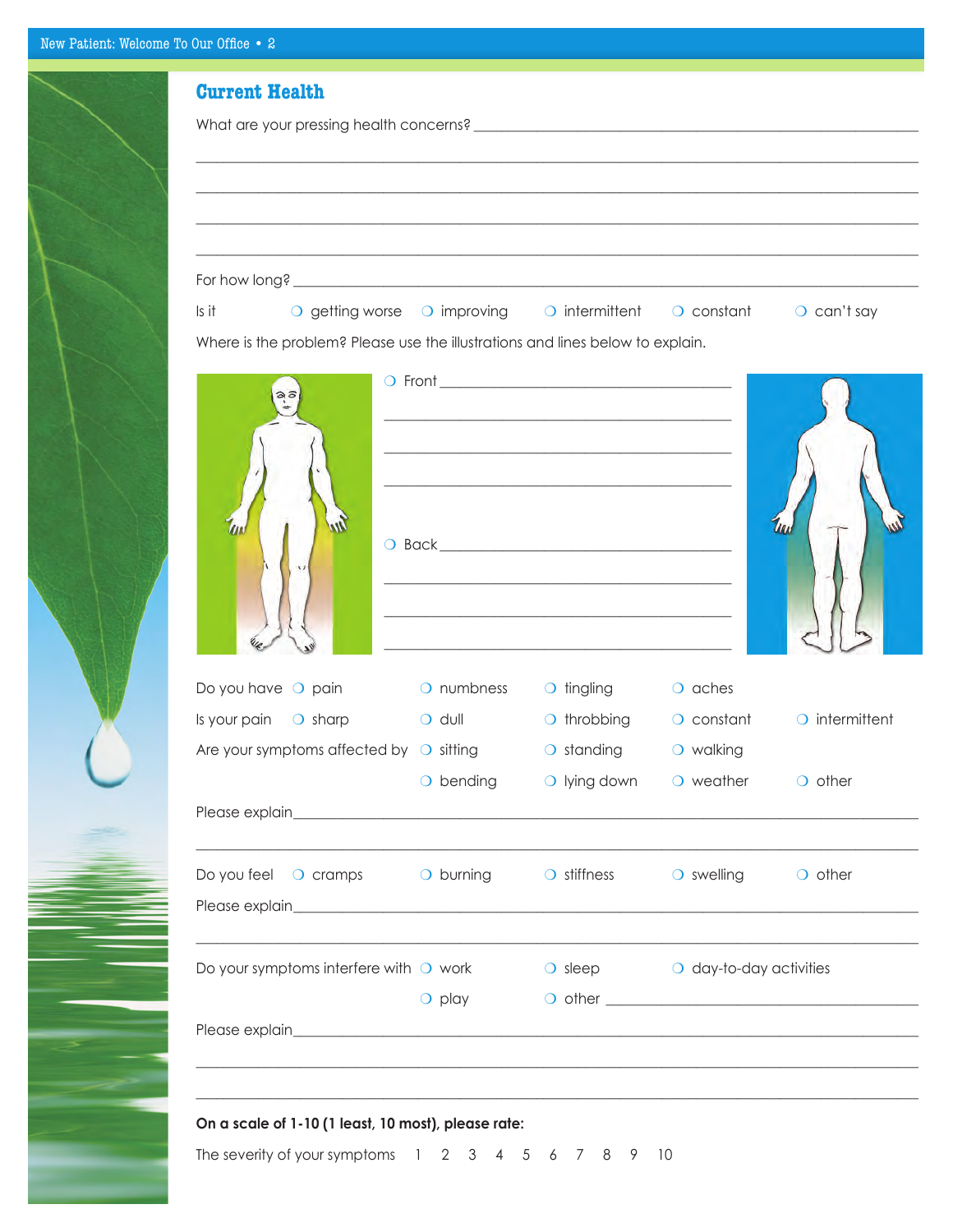| O pneumonia                                                                                        | O mumps                | $\bigcirc$ influenza           | O rheumatic fever                                                                                                     | $\bigcirc$ smallpox |
|----------------------------------------------------------------------------------------------------|------------------------|--------------------------------|-----------------------------------------------------------------------------------------------------------------------|---------------------|
| $\bigcirc$ pleurisy                                                                                | $\bigcirc$ polio       | $\circ$ chickenpox             | $\bigcirc$ thyroid disease                                                                                            | $\circ$ diabetes    |
| $\circ$ epilepsy                                                                                   | $\bigcirc$ cancer      | $\bigcirc$ depression          | $\bigcirc$ whooping cough                                                                                             | $\bigcirc$ anemia   |
| $\bigcirc$ eczema                                                                                  | $\circ$ measles        | $\circ$ arthritis              | O heart disease                                                                                                       | $\bigcirc$ rashes   |
| $\circ$ colitis                                                                                    | $\bigcirc$ stroke      |                                |                                                                                                                       |                     |
|                                                                                                    |                        |                                | If you have ever been diagnosed with another disease or condition, please describe__________________                  |                     |
| Do you drink                                                                                       | $\circ$ coffee         | $\circ$ tea                    | $\bigcirc$ alcohol                                                                                                    |                     |
| Do you use                                                                                         | $\circ$ cigarettes     | $\circ$ recreational drugs     | $\circ$ artificial sweeteners $\circ$ sugar                                                                           |                     |
| Have you ever suffered from (please check of all that apply)                                       |                        |                                |                                                                                                                       |                     |
| $\bigcirc$ neck pain                                                                               |                        | O difficulty breathing         | O discolored urine                                                                                                    |                     |
| $\bigcirc$ low back pain                                                                           | $\bigcirc$ stuffy nose |                                | O gas/bloating after meals                                                                                            |                     |
| O headache                                                                                         | $\bigcirc$ fainting    |                                | $\bigcirc$ heartburn                                                                                                  |                     |
| $\bigcirc$ migraines                                                                               | $\circ$ weight loss    |                                | O irritable bowel                                                                                                     |                     |
| $\bigcirc$ arm pain/tingling                                                                       |                        | $\circ$ poor appetite          | O black or bloody stools                                                                                              |                     |
| $\bigcirc$ shoulder pain                                                                           |                        | $\circ$ excessive appetite     | $\circ$ constipation                                                                                                  |                     |
| $\bigcirc$ hand pain/tingling                                                                      | $\bigcirc$ nervousness |                                | $\bigcirc$ hemorrhoids                                                                                                |                     |
| $\bigcirc$ leg pain/tingling                                                                       | $\circ$ confusion      |                                | $\bigcirc$ liver problems                                                                                             |                     |
| O jaw pain                                                                                         | $\circ$ depression     |                                | $\circ$ paralysis                                                                                                     |                     |
| $\circ$ chest pain                                                                                 |                        | $\bigcirc$ dental problems     | $\bigcirc$ numbness                                                                                                   |                     |
| O lung problems                                                                                    |                        | $\bigcirc$ excessive thirst    | $\circ$ fatigue                                                                                                       |                     |
| $\bigcirc$ heart problems                                                                          |                        | $\bigcirc$ frequent nausea     | $\bigcirc$ dizziness                                                                                                  |                     |
| $\bigcirc$ abnormal blood pressure $\bigcirc$ prostate problem                                     |                        |                                | $\bigcirc$ loss of sleep                                                                                              |                     |
| $\circ$ irregular heartbeat $\circ$ breast pain/lump $\circ$ difficulty hearing                    |                        |                                |                                                                                                                       |                     |
| $\bigcirc$ ankle swelling                                                                          | $\bigcirc$ cramps      |                                | $\circ$ ear pain                                                                                                      |                     |
| $\bigcirc$ cold extremities                                                                        |                        | $\bigcirc$ painful urination   |                                                                                                                       |                     |
| $\bigcirc$ blurred vision                                                                          |                        | O bladder trouble              |                                                                                                                       |                     |
| $\bigcirc$ vision problems                                                                         |                        | $\bigcirc$ excessive urination | <u> 1989 - Johann Harry Harry Harry Harry Harry Harry Harry Harry Harry Harry Harry Harry Harry Harry Harry Harry</u> |                     |
|                                                                                                    |                        |                                | If applicable, date of last menstrual period ___________________________________                                      |                     |
| Past injuries can affect present health (please check √ all that apply)                            |                        |                                |                                                                                                                       |                     |
| $\bigcirc$ falls/accidents                                                                         | $\circ$ head injuries  |                                | $\bigcirc$ fights                                                                                                     | $\bigcirc$ surgery  |
| $\circ$ sports injuries                                                                            |                        | O broken bones                 | $\circ$ dislocations                                                                                                  | $\bigcirc$ other    |
| $\bigcirc$ spinal tap                                                                              |                        | O knocked unconscious          | $\circ$ traction                                                                                                      |                     |
| $\bigcirc$ use(d) a cane or walker $\bigcirc$ extensive dental work $\bigcirc$ dental applications |                        |                                |                                                                                                                       |                     |
|                                                                                                    |                        |                                |                                                                                                                       |                     |

 $\_$  , and the set of the set of the set of the set of the set of the set of the set of the set of the set of the set of the set of the set of the set of the set of the set of the set of the set of the set of the set of th  $\_$  , and the set of the set of the set of the set of the set of the set of the set of the set of the set of the set of the set of the set of the set of the set of the set of the set of the set of the set of the set of th